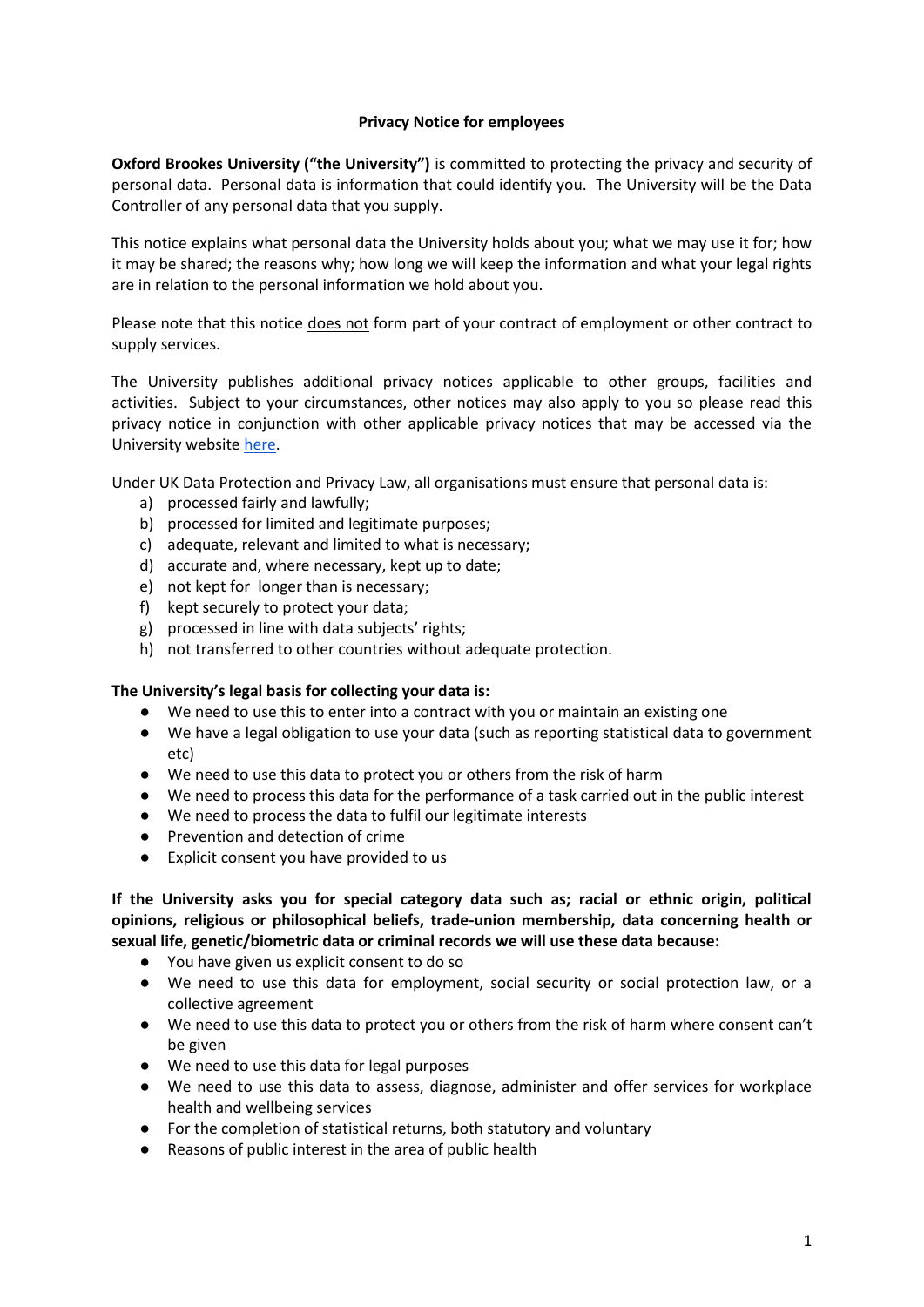# **What rights do you have regarding my personal data that the University holds?**

Subject to certain conditions and exceptions set out in UK Data Protection Law and dependent on the circumstances in which the University holds your data, you may have:

- the right to be informed
- the right of access to your data
- the right to correct data if it is wrong
- the right to ask for your data to be deleted
- the right to restrict use of the data we hold
- the right to data portability
- the right to object to the University using your data
- rights in relation to using your data automated decision making and profiling
- the right to withdraw your consent (where the lawful basis for processing your data is consent). This will not affect the validity of any lawful processing of your data up until the time you withdrew your consent.

## **What types of personal data will the University use?**

- Your name and records of name changes
- Home address and personal contact details
- Staff email address and contact details
- Staff HESA identification number
- Date of birth
- Legal sex and diversity information
- NI/passport number
- Bank details
- Emergency contact details
- Academic qualifications, regulatory body memberships and previous employment
- Confirmation of fitness to work from occupational health
- Copies of passport and any documentation regarding the right to work in the UK, sponsorship information, visa/immigration status
- Record of Disclosure and Barring Service (DBS) check being carried out, result of DBS check, copy of DBS check for tier 2 staff in relevant roles
- Your contract of employment, subsequent amendments and other paperwork relating to contractual requirements such as probation period
- Employment records including appointment history, pay history, working pattern and hours of work, job description and applications for regrading, applications for promotion and outcomes, risk assessments for homeworking
- Documentation around termination of employment, including settlement agreements and voluntary severance
- Records relating to employee benefits and leave, including occupational pension scheme membership, tax saving schemes, purchased additional annual leave, maternity, maternity support, adoption, shared parental, study leave and jury service
- Grievance/disciplinary/capability records
- Sickness record and records of occupational health referrals and outcome
- Training records
- Records of accidents and incidents that take place on university premises or involve university staff, students or associates
- Survey and exit questionnaire responses
- Images and recordings (academic)(facilitating lecture capture and the recording of student academic contact sessions)
- Images and media posted on the University website (academic)(to acknowledge and celebrate student achievements)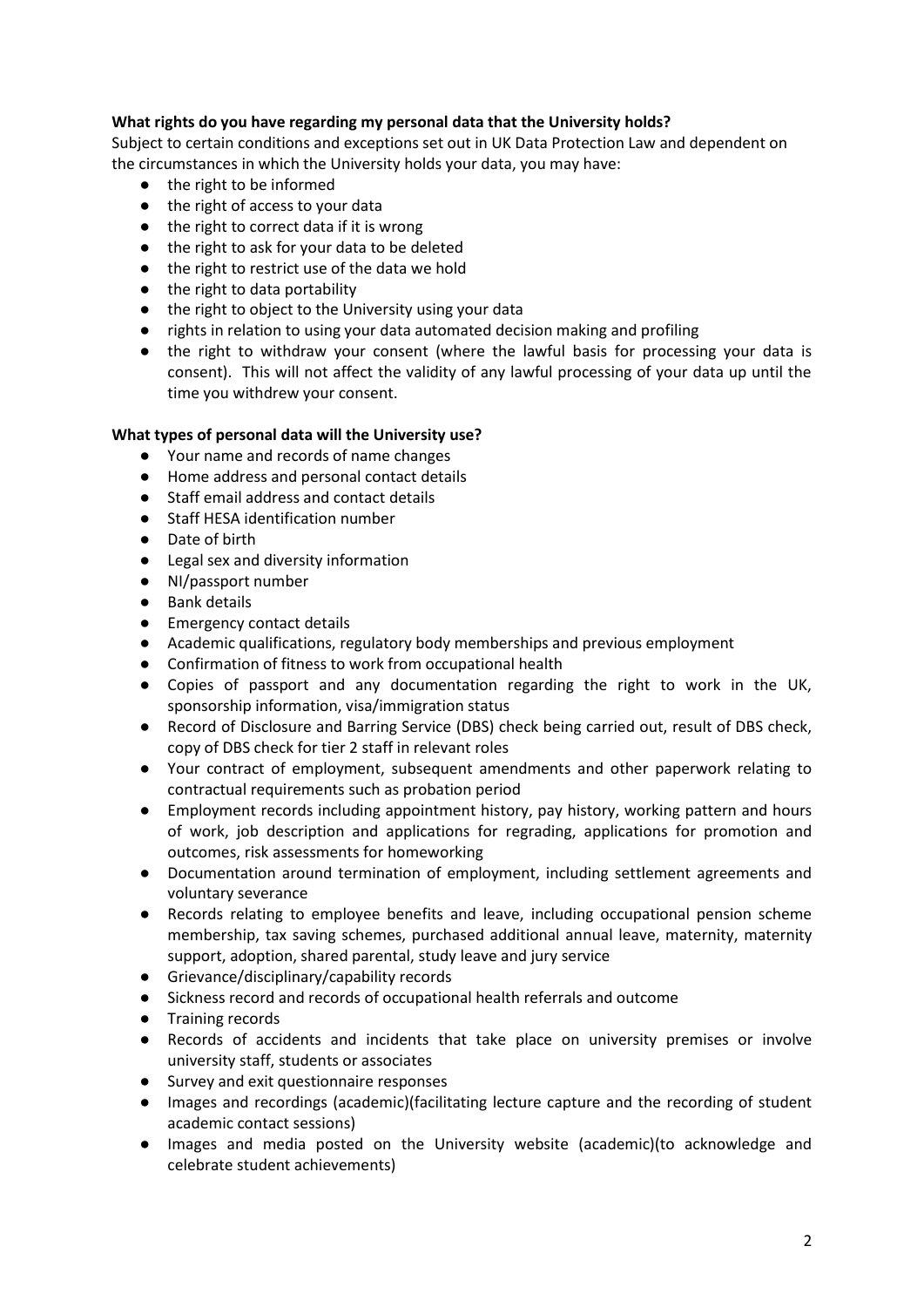● Research record and activity

## **Where does the University source your data from?**

- From you directly via your application for employment or additional data that you subsequently provide
- Referees if you apply for a new role or for promotion
- If you tell us that you have been employed at another UK university we will contact them to request your HESA staff identifier

## **Why does the University need your data?**

Throughout your employment HR will keep records as required to administer your employment, pay and benefits. This will include electronic records on the HR system as well as copies of forms, documentation and correspondence. We need employee data for many reasons, including:

| <b>Purpose</b>                                                                                                                                                                                      | Lawful basis for processing                                    |
|-----------------------------------------------------------------------------------------------------------------------------------------------------------------------------------------------------|----------------------------------------------------------------|
| To enter into and maintain a contract of employment with you                                                                                                                                        | Necessary for the provision of a<br>contract                   |
| To create and maintain an employee record on our HR/Payroll<br>system (Core HR)                                                                                                                     | Necessary for the provision of a<br>contract                   |
| To pay you in line with our contractual and legal requirements,<br>including making statutory payments that you are entitled to<br>whilst absent from work and at the end of your employment        | Necessary for the provision of a<br>contract                   |
|                                                                                                                                                                                                     | fulfil<br>Necessary<br>to<br>a<br>legal<br>obligation          |
| To pass data to Payroll to enable them to complete the statutory<br><b>RTI report for HMRC</b>                                                                                                      | fulfil<br>Necessary<br>to<br>legal<br>a<br>obligation          |
| To provide and administer employee statutory and occupational<br>benefits<br>such<br>maternity and<br>shared<br>as<br>parental leave,<br>occupational pension schemes, childcare vouchers, eye test | Necessary for the provision of a<br>contract                   |
| reimbursement, long service awards                                                                                                                                                                  | fulfil<br>Necessary<br>legal<br>to<br>a<br>obligation          |
| To comply with our legal requirements to check that employees<br>have the right to work in the UK                                                                                                   | fulfil<br>Necessary<br>to<br>a<br>legal<br>obligation          |
| To comply with our legal obligation to demonstrate that we have<br>carried out a Disclosure and Barring Service for employees who<br>are required to work with children or vulnerable adults        | fulfil<br>Necessary<br>to<br>a<br>legal<br>obligation          |
| To complete the staff HESA return for academic staff (salaried and<br>hourly-paid)                                                                                                                  | fulfil<br>Necessary<br>to<br>legal<br>a<br>obligation          |
| To voluntarily complete the <b>HESA</b> return for professional services<br>staff (salaried only)                                                                                                   | Necessary to fulfil a legitimate<br>interest of Oxford Brookes |
| To administer the university grading system                                                                                                                                                         | Necessary to fulfil<br>$\mathsf{a}$<br>legal<br>obligation     |
| To participate in sector salary surveys                                                                                                                                                             | Necessary to fulfil a legitimate<br>interest of Oxford Brookes |
| To comply with Health and Safety legislation                                                                                                                                                        | fulfil<br>Necessary<br>to<br>legal<br>a<br>obligation          |
| To provide data to other parts of the organisation to enable them                                                                                                                                   | Legal basis for processing will                                |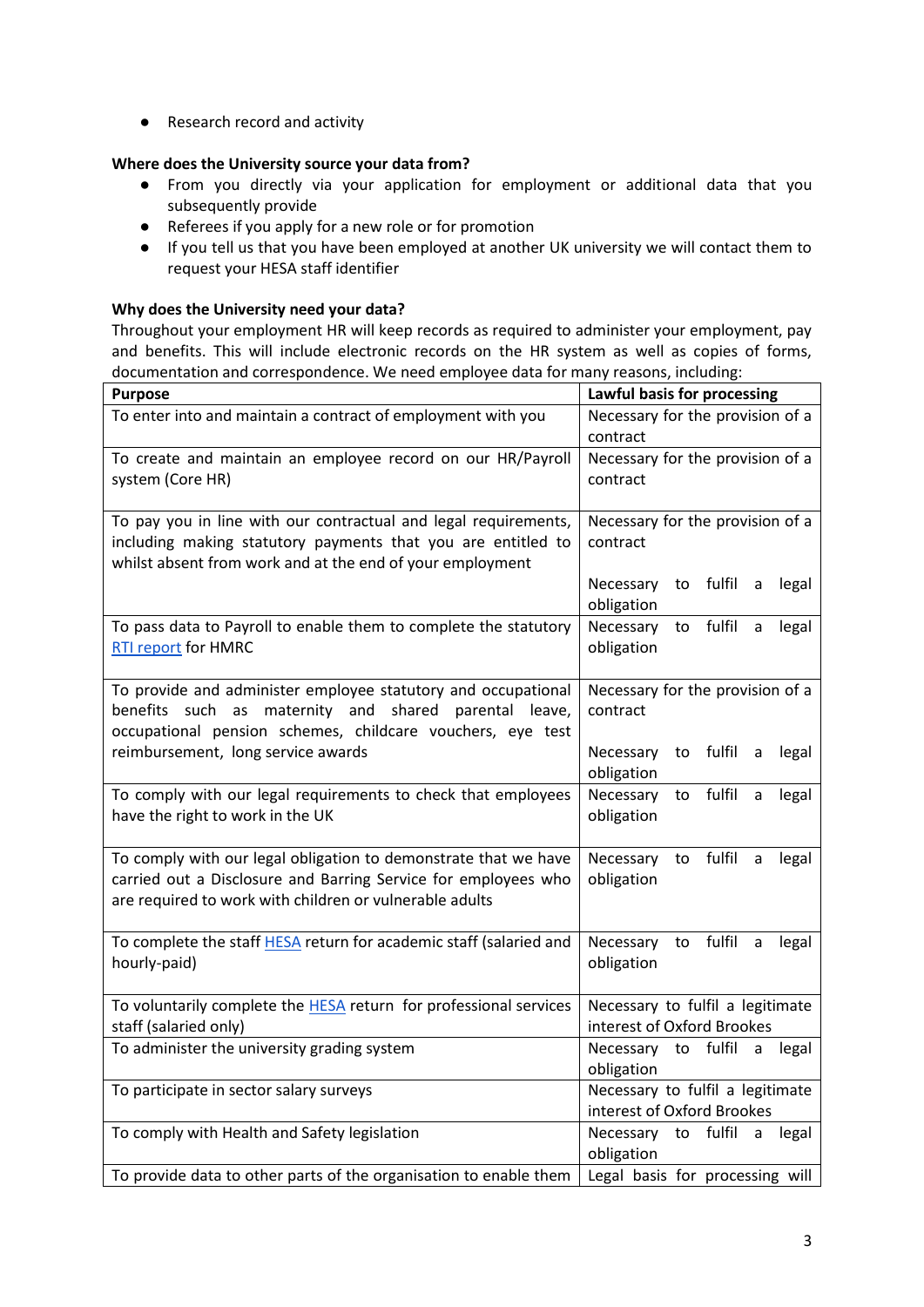| to carry out their functions e.g:                                                               | vary but must be demonstrated                                  |
|-------------------------------------------------------------------------------------------------|----------------------------------------------------------------|
| to enable those with responsibility for finance to<br>$\circ$                                   | before any new processing can                                  |
| carry out monitoring and financial planning                                                     | be put in place.                                               |
| to enable Occupational Health to create an<br>O                                                 |                                                                |
| employee record for you in their eOPAS system                                                   |                                                                |
| submission of grant applications (including<br>O                                                |                                                                |
| disclosing disciplinary warnings to Research and                                                |                                                                |
| Business Development Office where these are                                                     |                                                                |
| relevant to the conditions of the grant)                                                        |                                                                |
|                                                                                                 |                                                                |
| To send you communications that the university believes are                                     | Necessary to fulfil a legitimate<br>interest of Oxford Brookes |
| relevant to your employment (staff email address)                                               |                                                                |
| To monitor, analyse and report on anonymised employee data,                                     | to fulfil<br>Necessary<br>a<br>legal                           |
| including data on protected characteristics, in line with our                                   | obligation                                                     |
| Equality, Diversity and Inclusion policy and for submission of                                  |                                                                |
| equality charter applications                                                                   |                                                                |
|                                                                                                 |                                                                |
| To investigate allegations reported via the Report and Support                                  | Prevention and detection of                                    |
| tool                                                                                            | crime                                                          |
|                                                                                                 |                                                                |
| Provision of audio and video conferencing services (to include                                  | Necessary to fulfil a legitimate                               |
| recording where necessary)                                                                      | interest of Oxford Brookes                                     |
|                                                                                                 |                                                                |
| To maintain contact with you in the event of a major incident or                                | Necessary to fulfil a legitimate                               |
| disruption to business continuity                                                               | interest of Oxford Brookes                                     |
|                                                                                                 |                                                                |
| To contact your emergency contact/next of kin in an emergency                                   | To protect your vital interests                                |
|                                                                                                 | Necessary to fulfil a legitimate                               |
| To administer identity and access management system password<br>resets (personal email address) | interest of Oxford Brookes                                     |
|                                                                                                 |                                                                |
| To administer the university room booking system                                                | Necessary to fulfil a legitimate                               |
|                                                                                                 | interest of Oxford Brookes                                     |
|                                                                                                 |                                                                |
| To administer and maintain records of formal and informal                                       | Necessary to fulfil a legitimate                               |
| meetings as required by university governance and to enable                                     | interest of Oxford Brookes                                     |
| efficient operation                                                                             |                                                                |
| To support and manage staff as required by university policy and                                | Necessary for the provision of a                               |
| operational requirements e.g records of annual leave, requests                                  | contract                                                       |
| for flexible working                                                                            |                                                                |
|                                                                                                 | to fulfil<br>Necessary<br>legal<br>- a                         |
|                                                                                                 | obligation                                                     |
|                                                                                                 |                                                                |
|                                                                                                 | Necessary to fulfil a legitimate<br>interest of Oxford Brookes |
|                                                                                                 | Necessary to fulfil a legitimate                               |
| To provide learning and development opportunities                                               | interest of Oxford Brookes                                     |
|                                                                                                 |                                                                |
| To complete the Research Excellence Framework (REF)                                             | For the performance of a task                                  |
| submission                                                                                      | carried out in the public interest                             |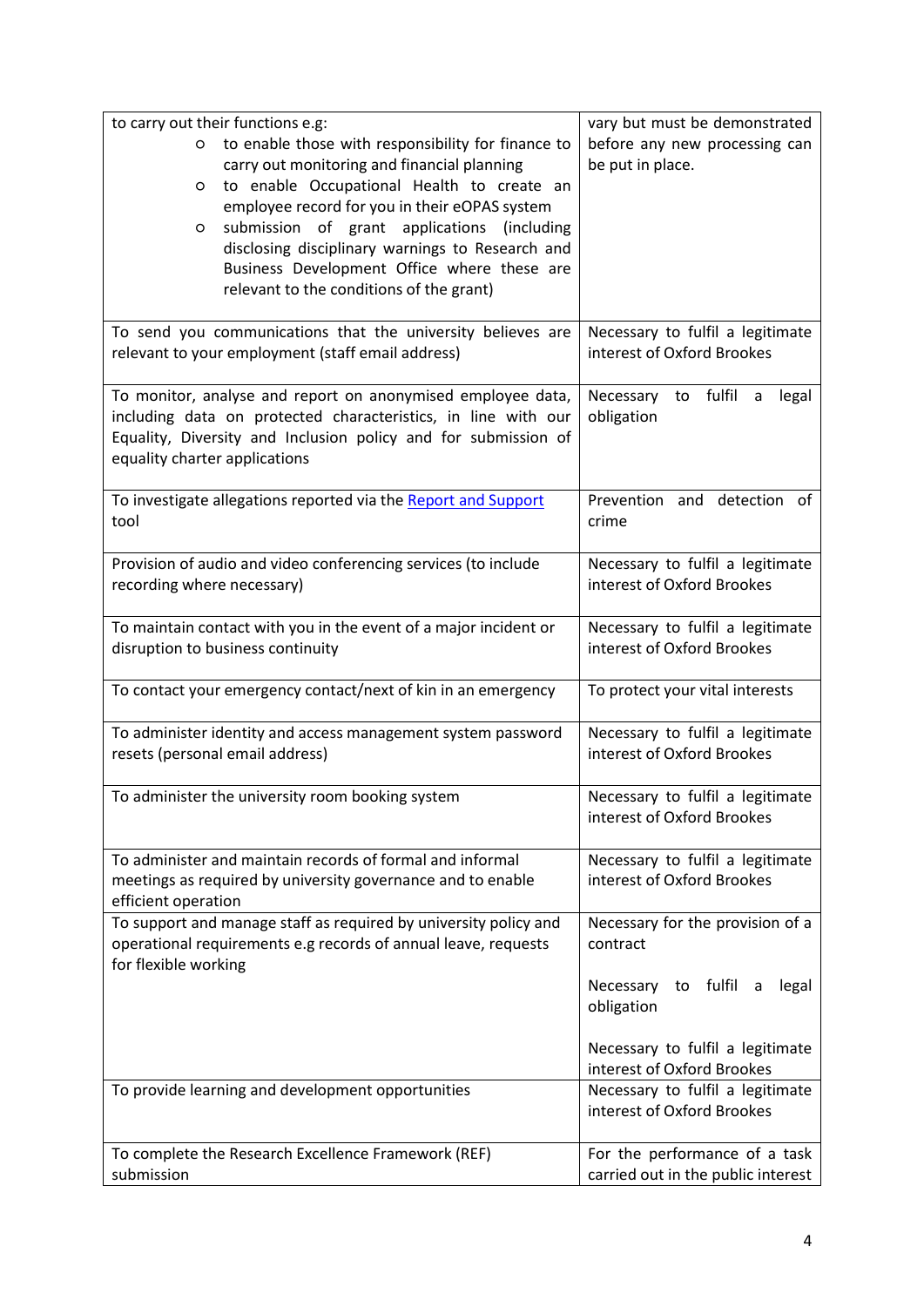| Necessary to fulfil a legitimate  |
|-----------------------------------|
| interest of Oxford Brookes        |
|                                   |
| Necessary to fulfil a<br>legal    |
| obligation                        |
|                                   |
| Reasons of public interest in the |
| area of public health             |
|                                   |
| Necessary to fulfil a legitimate  |
| interest of Oxford Brookes        |
|                                   |

## **Are there any consequences of not providing the requested data?**

- Much of the data that we request is essential to allow us to employ and pay you in line with our legal duties. Therefore if you do not provide this data we may not be able to continue to employ you. The following fall into this category:
	- If you do not provide data for mandatory fields in our HR/Payroll system we will not be able to create an employee record on the HR database and pay your salary and other benefits
	- Date of birth and legal sex are required to fulfil our legal obligations to provide information to HMRC. Without it no payments can be made through payroll. Unless we know your NI number for HMRC you may not be taxed at the correct rate and your national insurance contributions may not be attributed to you. If you do not provide bank details we will not be able to make any payment to you
	- We will not be able to employ you if you do not provide all data required to prove your eligibility to work in the UK
	- We will not be able to employ you in a role involving working with children or vulnerable adults if you do not provide data on DBS checks. Where possible these requirements will be stipulated in your contract of employment but new requirements may arise during the course of your employment
	- Your contract of employment is subject to occupational health confirming that you are fit to undertake the role that you have been offered. If you do not provide occupational health with the information that they need to assess this we may not be able to continue to employ you
- If you do not provide the additional data that we need to administer certain employee benefits you may not be able to access those benefits
- If the University returns high levels of unknown values to HESA we will be set targets for improvement and this could have an adverse effect on our reputation. To avoid this we will chase employees for missing data and may ask local managers/heads of department to help with this. This includes previous employment, highest level of qualification and teaching qualifications (for academic staff)
- Diversity information and emergency contact details are not mandatory. We value this information as it helps us to fulfil the objectives of HR policies but there is no obligation to provide it. When collecting diversity information we offer a prefer not to say option whenever possible so you can tell us if you have actively chosen not to share your information

### **Will there be any automated decision making using your data?**

● No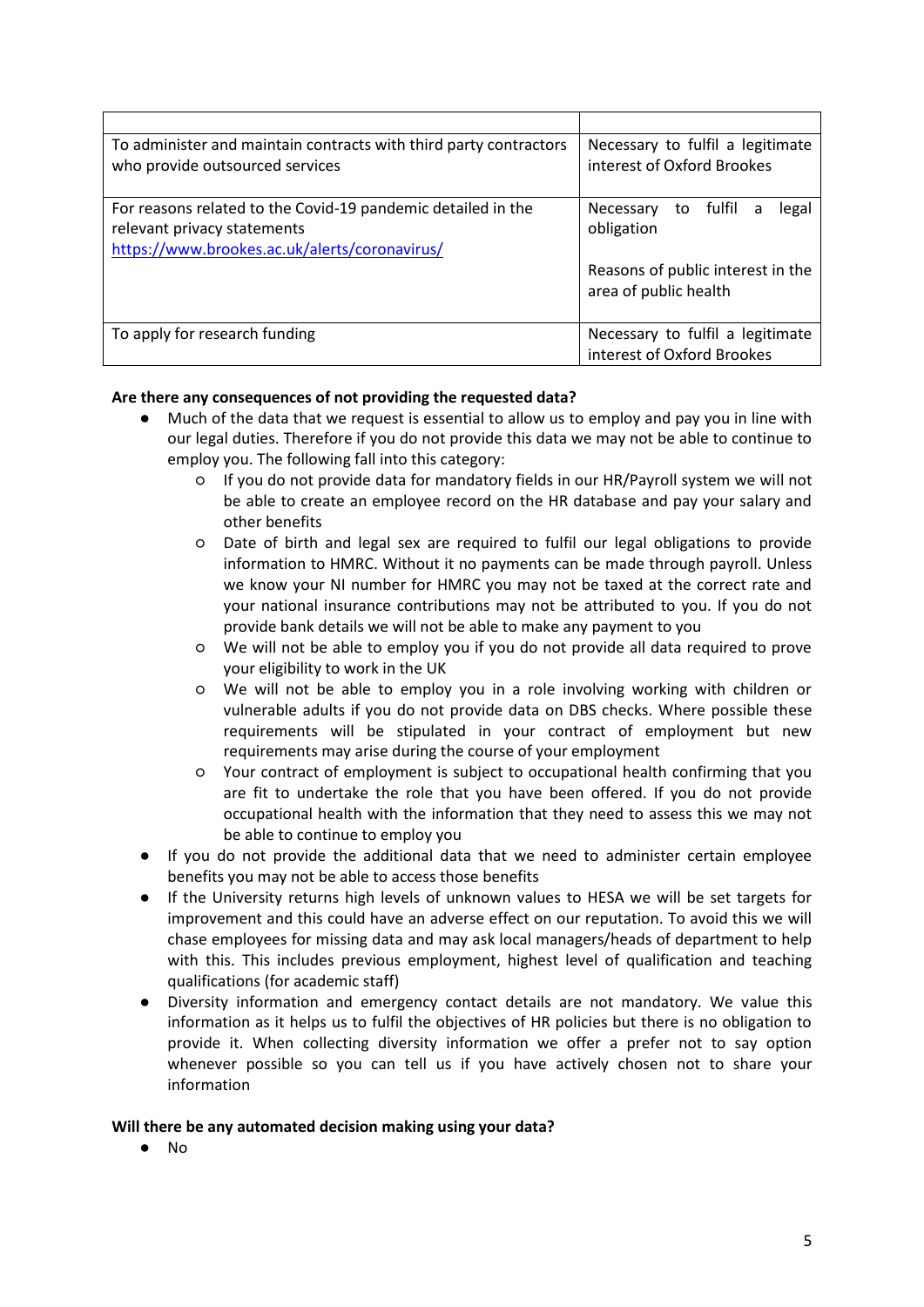## **Who will the University share your data with?**

Higher Education Statistics Agency, via the staf[f HESA](https://www.hesa.ac.uk/) return in pseudonymised form

- The occupational pension scheme that you are eligible to join, as specified in your contract of employment:
	- Local Government Pension Scheme
	- Teachers' Pension Scheme
	- Universities' Superannuation Scheme
- Organisations contracted to carry out audit and bodies with statutory audit powers, including Ofsted if you are employed in a role in which you are required to work with children or vulnerable adults or that is subject to HM Inspectorate.
- HMRC
- Disclosure and Barring Service
- UKVI/Home Office as required to comply with our legal requirements
- [ECC](http://www.ecc.ac.uk/) who provide the grading system that we use
- [Computershare,](http://www.computersharevoucherservices.com/Pages/default.aspx) who operate the childcare voucher scheme that staff can use
- ACAS if required for early conciliation process
- Trade unions for provision of membership services
- Internal auditors engaged by the university and external auditors with statutory powers
- Salary survey providers
- UKRI (Research Excellence Framework), information sharing for the purpose of completing the Research Excellence Framework (REF) submission
- Third parties engaged to provide services to the university e.g. staff survey provider, legal advisers, university insurers
- Training/accreditation providers of courses/qualifications that you undertake as part of your employment
- Third party employers with whom you are jointly employed
- Third party contractors who provide outsourced services to the university
- Third parties with whom you ask us to share data e.g. for provision or collection of references, confirmation of employment and salary (e.g. for mortgage or rental agreements)
- Third parties you ask to represent you if we have your consent to do so
- External members of university committees
- If you take up employment at another UK university, we will provide them with your HESA staff identifier on request. This is a 13-digit number that identifies you throughout your career in higher education
- Third parties and members of the public who contact the university for commercial or academic reasons will be provided with the university contact details of the employee(s) who can help them unless employee has notified us of a legitimate reason why that information should be withheld
- Police and other law enforcement agencies in the event of receipt of a serious allegation of misconduct
- Emergency services if essential in an emergency
- The emergency contact/next of kin whose details you have provided if essential in an emergency
- New employer if your employment transfers via TUPE
- Login details may be shared with JISC as part of a pilot project concerning information security at Brookes
- Third party consultant, Evalian, provider of data protection services
- Third party, Amadeus, an SMS service for the University staff abroad (a traveller tracking system that provides advice in emergency situations)
- University students who have taken advantage of lecture capture and student academic contact sessions for the purpose of teaching and assessment